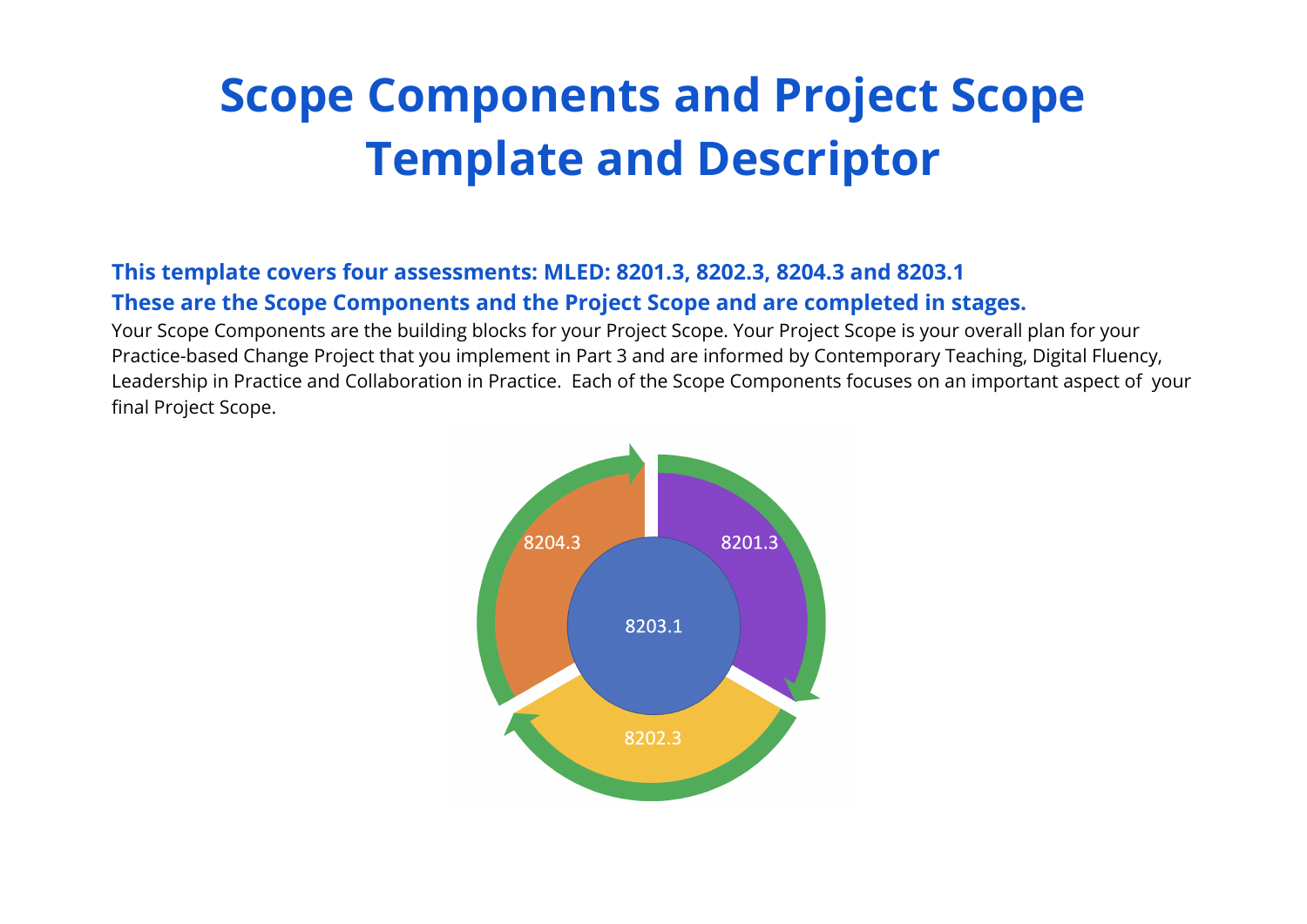## **Candidate Name:**

## **Template for Project Scope Component**

You will develop your Project Scope over time with several iterations. There are coloured sections that need to be completed at different stages /iterations. The green sections may change over time as you continue your learning journey.

See below for the guide as to when to complete each section. The first section (green) can change each time you complete a new coloured section. This is because your thinking around the topics in the green section may change throughout these assignments to keep this document updated.

You can ungrey the text as you complete each section. The References box is at the very bottom of the document.

You complete each Scope Component and Your Project Scope on this template. You will complete the document in the following order:

- Section One (green) outlines your goals, purpose, impact etc., and may need updating as you complete each coloured section)
- Contemporary Teaching Scope Component (8201.3) :- Complete Section One (green) and Section Two (purple)
- Digital Fluency Scope Component (8202.3) :- Update/Complete Section One (green). And complete Section Three (yellow). You will need to add evidence to support your thinking around Digital Fluency ( and you may change , delete or add information in the green section)
- Collaboration in Practice (8204.3) :- Update/Complete Section One (green) and complete Section Four (orange) (and you may change, delete or add information in the remaining green sections)
- Project Scope Leadership in Practice (8203.1) :- Complete Section Five and update other sections as required (8203.1 includes the entire the document).

Submission details:

The idea is to keep this as a complete document, that you will upload it with amended and completed sections to the portal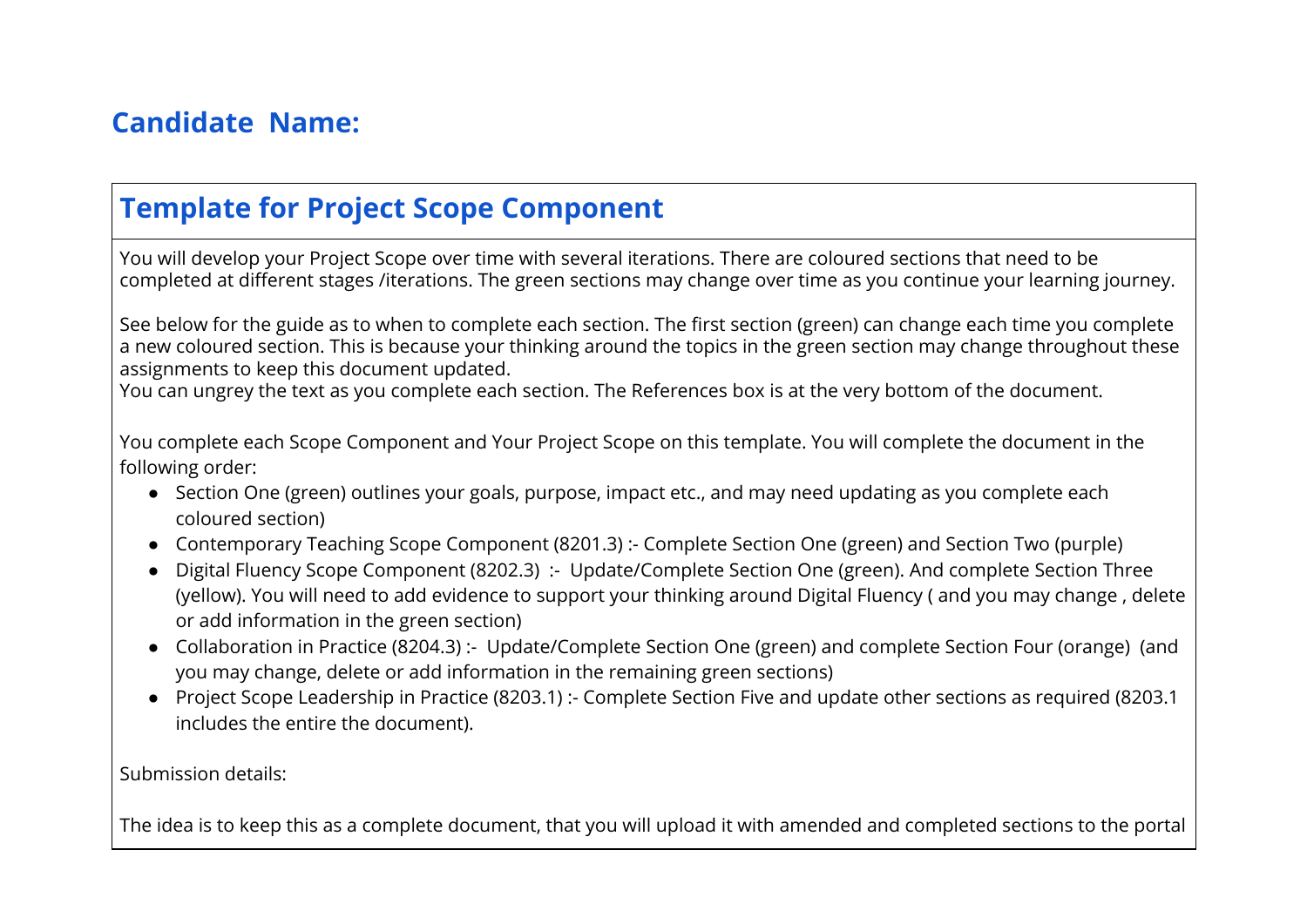| for each assessment.                                                                                                                                       |                                                                 |                                                                                                                                                                                            |
|------------------------------------------------------------------------------------------------------------------------------------------------------------|-----------------------------------------------------------------|--------------------------------------------------------------------------------------------------------------------------------------------------------------------------------------------|
|                                                                                                                                                            |                                                                 |                                                                                                                                                                                            |
|                                                                                                                                                            |                                                                 |                                                                                                                                                                                            |
| <b>Heading</b>                                                                                                                                             | <b>Specific Elements (Guide)</b>                                | <b>Candidate to Complete</b><br>What are you going to do?                                                                                                                                  |
|                                                                                                                                                            |                                                                 | <b>Complete (updated every time) -</b>                                                                                                                                                     |
| <b>Maximum 700 words</b>                                                                                                                                   |                                                                 |                                                                                                                                                                                            |
|                                                                                                                                                            | Leadership in Practice MLED8203 Learning Outcomes               |                                                                                                                                                                                            |
| 1. Through evidence-based inquiry, critically evaluate collaborative leadership approaches that support sustainable change to teaching practice, effective |                                                                 |                                                                                                                                                                                            |
| learning in contemporary education and wider social and cultural environments.                                                                             |                                                                 |                                                                                                                                                                                            |
|                                                                                                                                                            |                                                                 | 2. Critically evaluate contemporary evidence and leadership models to support professional development in contemporary education.                                                          |
|                                                                                                                                                            |                                                                 | 3. Develop and communicate contemporary culturally responsive solutions to authentic problems of practice across interdisciplinary teams and wider                                         |
|                                                                                                                                                            | education contexts through effective practice-based leadership. | 4. Critically evaluate research and evidence regarding effective leadership and collaborative practice through the development of interpersonal skills and                                 |
|                                                                                                                                                            |                                                                 |                                                                                                                                                                                            |
| knowledge, essential for effective coaching and mentoring in educational contexts.                                                                         |                                                                 |                                                                                                                                                                                            |
| <b>Purpose Statement</b>                                                                                                                                   | To implement a change in focus for                              | Wellbeing - Care - Respect - Guardianship - Oranga Tonutanga - Hinengaro                                                                                                                   |
|                                                                                                                                                            | curriculum, for teaching and learning                           |                                                                                                                                                                                            |
|                                                                                                                                                            | approaches and for place-based learning                         | Wellbeing applies to People and Land - our goal is "Thriving People in a Thriving Land".                                                                                                   |
|                                                                                                                                                            | that ensures Original Practice Principles                       | Wellbeing can be taught through a 'Heart-Mind' focus.                                                                                                                                      |
|                                                                                                                                                            | are applied.<br>This involves learning Manaakitanga for         | The OECD (Organisation for Economic Cooperation and Development) and UNESCO have<br>concluded that new realities demand that people bring a different set of competencies to the           |
|                                                                                                                                                            | the People and the Land.                                        | workforce than what was previously considered required for success. Today teamwork, problem                                                                                                |
|                                                                                                                                                            | This is achieved through establishing a                         | solving and interpersonal skills top the list. These employment essential qualities translate                                                                                              |
|                                                                                                                                                            | deep connection to the original values of                       | directly to having Heart-Mind well-being.<br>The 3 Arguments for a Focus on Well-Being. (2015). Heart-Mind Online. Retrieved 1 May 2019, from                                              |
|                                                                                                                                                            | Whanaungatanga, Whakapono,<br>Whakamana, Manaakitanga and       | https://heartmindonline.org/resources/the-3-arguments-for-a-focus-on-well-being                                                                                                            |
|                                                                                                                                                            | Turangawaewae.                                                  |                                                                                                                                                                                            |
|                                                                                                                                                            | The approach will incorporate Tuakana                           | Wellbeing for the land can be taught by teaching reverence for Papatuanuku. Earth is our<br>mother, the source of all good things. Our relationship with our mother is key to the life and |
|                                                                                                                                                            | Teina principles.                                               | success of us both.                                                                                                                                                                        |
|                                                                                                                                                            |                                                                 |                                                                                                                                                                                            |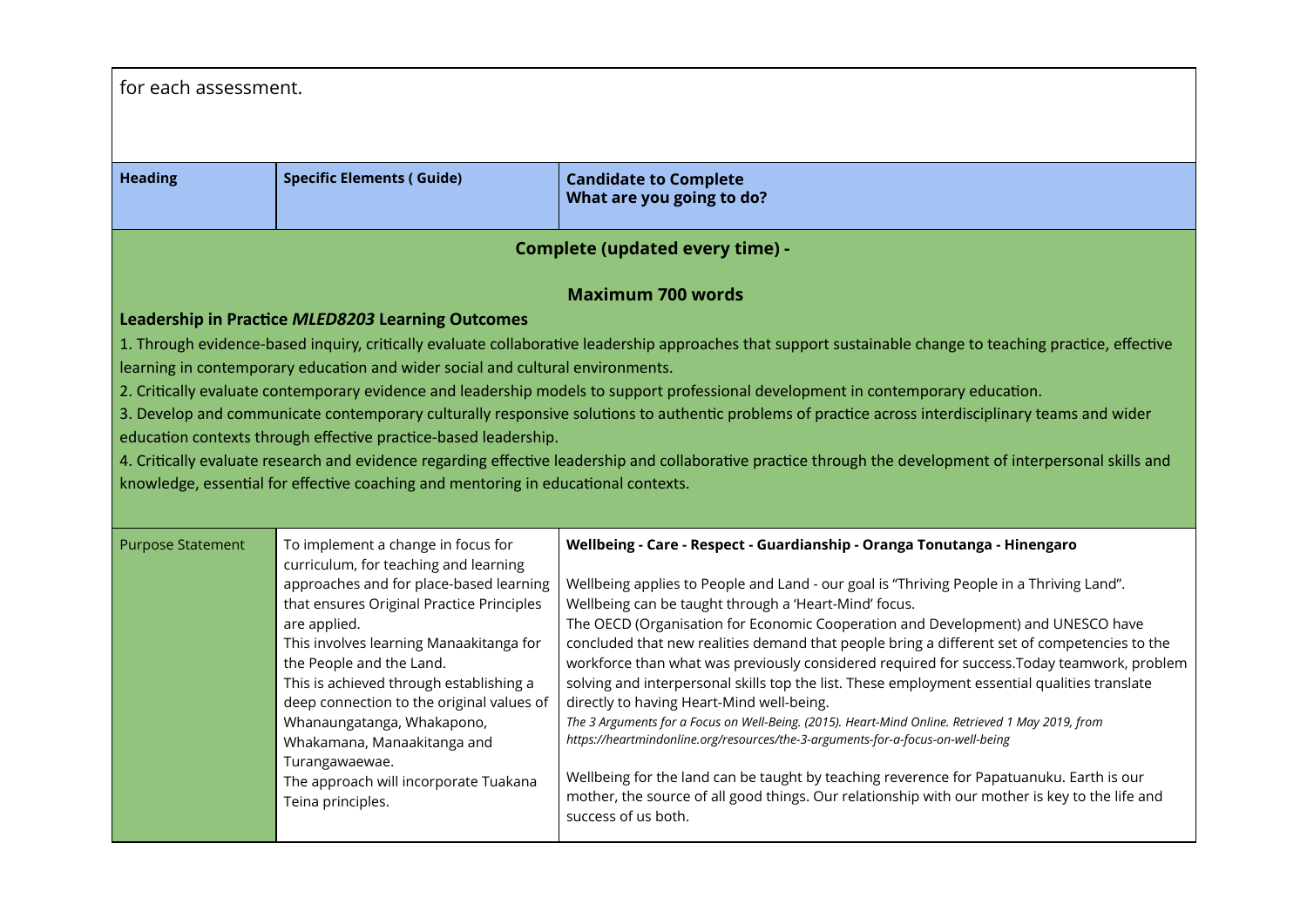|                           |                                                                                                                                                                                                                                                                                                                                                                                                                                                                                                                                                                                                                                                | Areas of 'land' focus are being 'Zero Heroes' as we work towards becoming a Zero Waste school,<br>our enviro-garden and a repurposing (up-cycling) programme. These are part of our focus on<br>learning to live sustainably and protecting the earth's ecosystem.<br>We will introduce and implement the concept of PALS - People and Land Savers.<br>The process will involve identifying issues involving the People and the Land, implementing a<br>Plan To Action process, and sharing the outcomes and learnings through a PAL-X presentation<br>at its conclusion.                                                                                                                                                                                                                                                                                                                                                                                                                                                                                                                                                                                                                                                                                                                                                                                                                                                                                                                                                                                                                                                                                                                                                                                                                                                             |
|---------------------------|------------------------------------------------------------------------------------------------------------------------------------------------------------------------------------------------------------------------------------------------------------------------------------------------------------------------------------------------------------------------------------------------------------------------------------------------------------------------------------------------------------------------------------------------------------------------------------------------------------------------------------------------|---------------------------------------------------------------------------------------------------------------------------------------------------------------------------------------------------------------------------------------------------------------------------------------------------------------------------------------------------------------------------------------------------------------------------------------------------------------------------------------------------------------------------------------------------------------------------------------------------------------------------------------------------------------------------------------------------------------------------------------------------------------------------------------------------------------------------------------------------------------------------------------------------------------------------------------------------------------------------------------------------------------------------------------------------------------------------------------------------------------------------------------------------------------------------------------------------------------------------------------------------------------------------------------------------------------------------------------------------------------------------------------------------------------------------------------------------------------------------------------------------------------------------------------------------------------------------------------------------------------------------------------------------------------------------------------------------------------------------------------------------------------------------------------------------------------------------------------|
| <b>Identified Problem</b> | To introduce Sustainability practices.<br>To introduce Place-Based education<br>focus that connects learners to their<br>land, their culture, and our shared<br>values.<br>To introduce PALS programme - People<br>and Land Savers with a Tuakana Teina<br>emphasis of working together.<br>To introduce the principles and practices<br>of Original Practice by ensuring more<br>hands-on, place-based, direct<br>experience, socially based cooperative<br>learning opportunities and experiences.<br>To introduce PAL-X Learning Expos<br>where project teams share their learning<br>problems, plans, process, outcomes and<br>next steps. | In "Thrive: Schools Reinvented for the Real Challenges We Face:" by Valerie Hannon, Valerie<br>focuses on the question she was tasked with answering for a report on the Future of Learning -<br>"What Is The Purpose of School?"<br>"Thrive: schools reinvented for the real challenges we face" - Innovation Unit Press - 2017<br>Valerie started with WHY, which is what Simon Sinek - https://startwithwhy.com/ - teaches we<br>must always do.<br>Valerie contends our great purpose must be 'Learning to Thrive in a Transforming world' - she<br>refers to the theory we are on the cusp of change so great that there has never been a time of<br>greater promise or greater peril.<br>Valerie identifies three key challenge areas requiring disruptive thinking, the first of which is:<br>Our Planet<br>The sixth great extinction<br>$\bullet$<br>The Anthropocene age<br>$\bullet$<br>Climate change<br>$\bullet$<br>All three of these sub-points reference humankind's negative and destructive impact on our<br>planet. In response to this, I contend we have now entered the 'Age of Consequences'. This is<br>the time where a lack of concern for the People and the Land - failed policies and practices and<br>greed - have resulted in disenfranchised, dispirited, disadvantaged, indigenous people, and a<br>deeply damaged and suffering environment. It is the age of ubiquitous plastic, rising sea levels,<br>gun violence, racist policies and rhetoric, and hate-speech thoughtlessly shared by anonymous<br>'keyboard warriors'.<br>In light of these observations, it becomes apparent that the 'why' we need to find needs to be<br>directly related to and embedded in the two elements of The People and The Land.<br>Our 'Why' is thus twofold<br><b>Thriving People</b><br><b>Thriving Land</b> |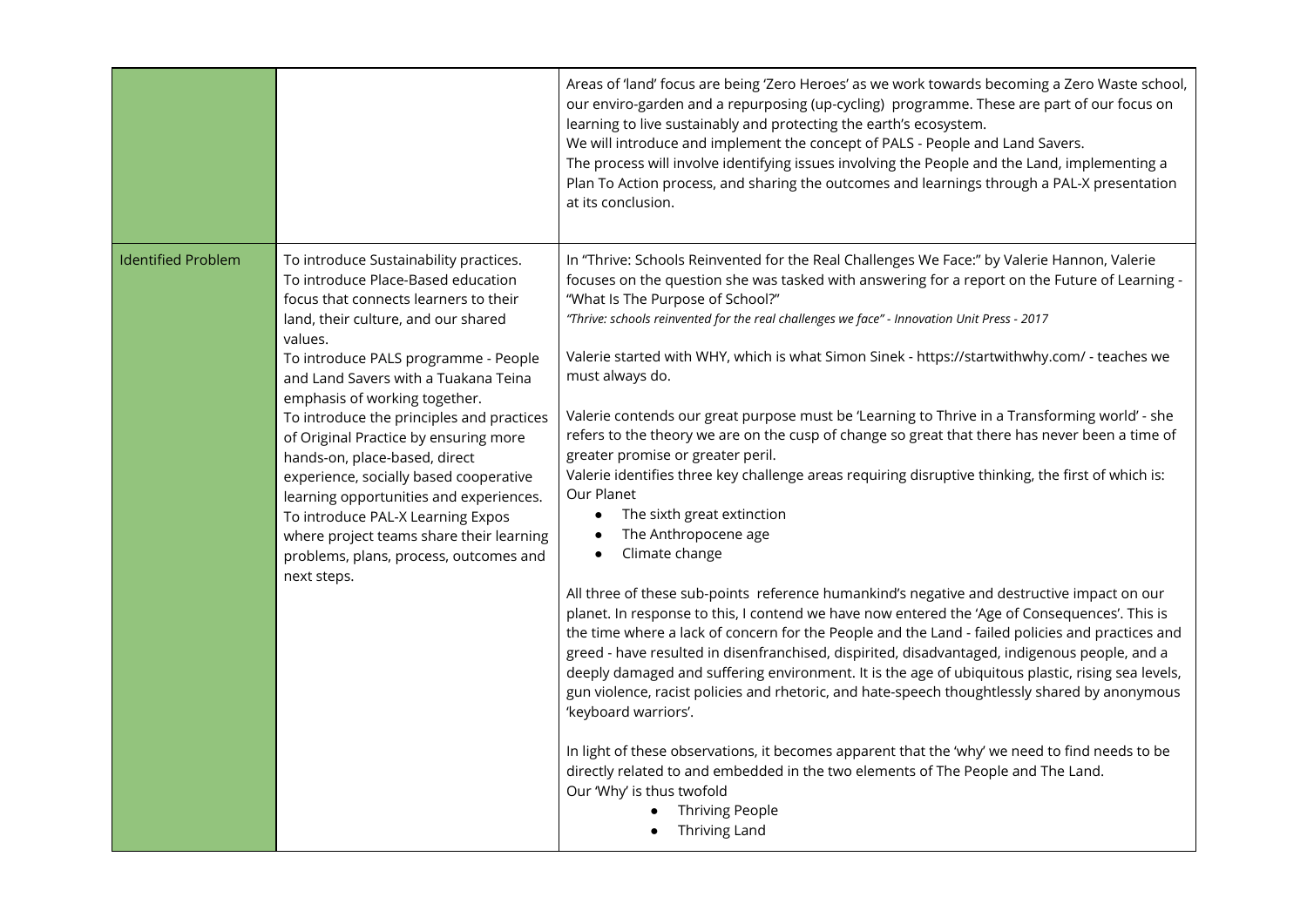|                          |                                                                                                                                                                                                                                                                                                                                                                                                                                                                                                                                                                                                                                                                            | We cannot have one without the other.                                                                                                                                                                                                                                                                                                                                                                                                                                                                                                                                                                                                                                                                                                                                                                                                                                                                                                                                                                                                                                                                                                                                                                                                                                                                                                                     |
|--------------------------|----------------------------------------------------------------------------------------------------------------------------------------------------------------------------------------------------------------------------------------------------------------------------------------------------------------------------------------------------------------------------------------------------------------------------------------------------------------------------------------------------------------------------------------------------------------------------------------------------------------------------------------------------------------------------|-----------------------------------------------------------------------------------------------------------------------------------------------------------------------------------------------------------------------------------------------------------------------------------------------------------------------------------------------------------------------------------------------------------------------------------------------------------------------------------------------------------------------------------------------------------------------------------------------------------------------------------------------------------------------------------------------------------------------------------------------------------------------------------------------------------------------------------------------------------------------------------------------------------------------------------------------------------------------------------------------------------------------------------------------------------------------------------------------------------------------------------------------------------------------------------------------------------------------------------------------------------------------------------------------------------------------------------------------------------|
| <b>Project Goals</b>     | To introduce Sustainability<br>$\bullet$<br>practices.<br>To introduce Place-Based<br>education focus that connects<br>learners to their land, their<br>culture, and our shared values.<br>To introduce PALS programme -<br>People and Land Savers with a<br>Tuakana Teina emphasis of<br>working together.<br>To introduce the principles and<br>practices of Original Practice by<br>ensuring more hands-on,<br>place-based, direct experience,<br>socially based cooperative<br>learning opportunities and<br>experiences.<br>To introduce PAL-X Learning<br>Expos where project teams<br>share their learning problems,<br>plans, process, outcomes and<br>next steps. | Whakauka - Sustainability<br>To achieve Whakauka - Sustainability - requires a paradigm shift that takes us back to original<br>practice. This is practice that focuses on what makes us human, focuses on community,<br>empathy, and a service mindset.<br>Living sustainably means living within the capacity of the natural environment to support life<br>and ensuring our current lifestyle has minimal impact on generations to come. Sustainable<br>practices relate not only to the natural environment, but also our society and culture, including<br>aspects such as consumerism and community well-being - the People and the Land.<br>Practicing sustainability empowers children to construct knowledge, explore values and<br>develop an appreciation of the environment and its relationship to their worlds. This lays the<br>foundations for an environmentally responsible adulthood.<br>Our teaching and learning focus must aim to instil a strong love of the Earth (reverence for<br>Papatuanuku - mother earth) so children understand what they are working to preserve.<br>Teaching towards sustainability lends itself to place-based and project-based approaches to<br>pedagogy. Although sustainability is a global goal, its problems and solutions are always<br>importantly situated in local ecologies and communities. |
| <b>Impact of Project</b> | A paradigm shift away from the<br>industrial - three Rs, compliance and<br>conformity model - to a model that looks<br>at learning through the twin lenses of<br>the People and the Land (land<br>encompassing all aspects of our<br>environment - which may in time include<br>space).<br>Our initial focus within these two lenses<br>is on<br>Wellbeing<br>Mindfulness<br>Relationships                                                                                                                                                                                                                                                                                 | Place based learning and culturally responsive place-based practice.<br>Changing the Cultural Face of our Environment:<br>We reflected on what could our Maori children in particular look to, and lay claim to, within our<br>school's physical environment that spoke particularly to them From this, a process of<br>consulting, discussing and reflecting began. Out of this came a whole new front of school<br>environment, featuring five huge Pōhatu Tūmu. These rocks as ancient as the earth represent<br>the five foundation values our school is built on:<br>Whanangatanga - Family Always<br>- Caring Always<br>Manaakitanga<br>Whakamana<br>- Our Best Always.<br>Whakapono<br>- The Truth Always.<br>Turangawaewae - Our Home Always.                                                                                                                                                                                                                                                                                                                                                                                                                                                                                                                                                                                                     |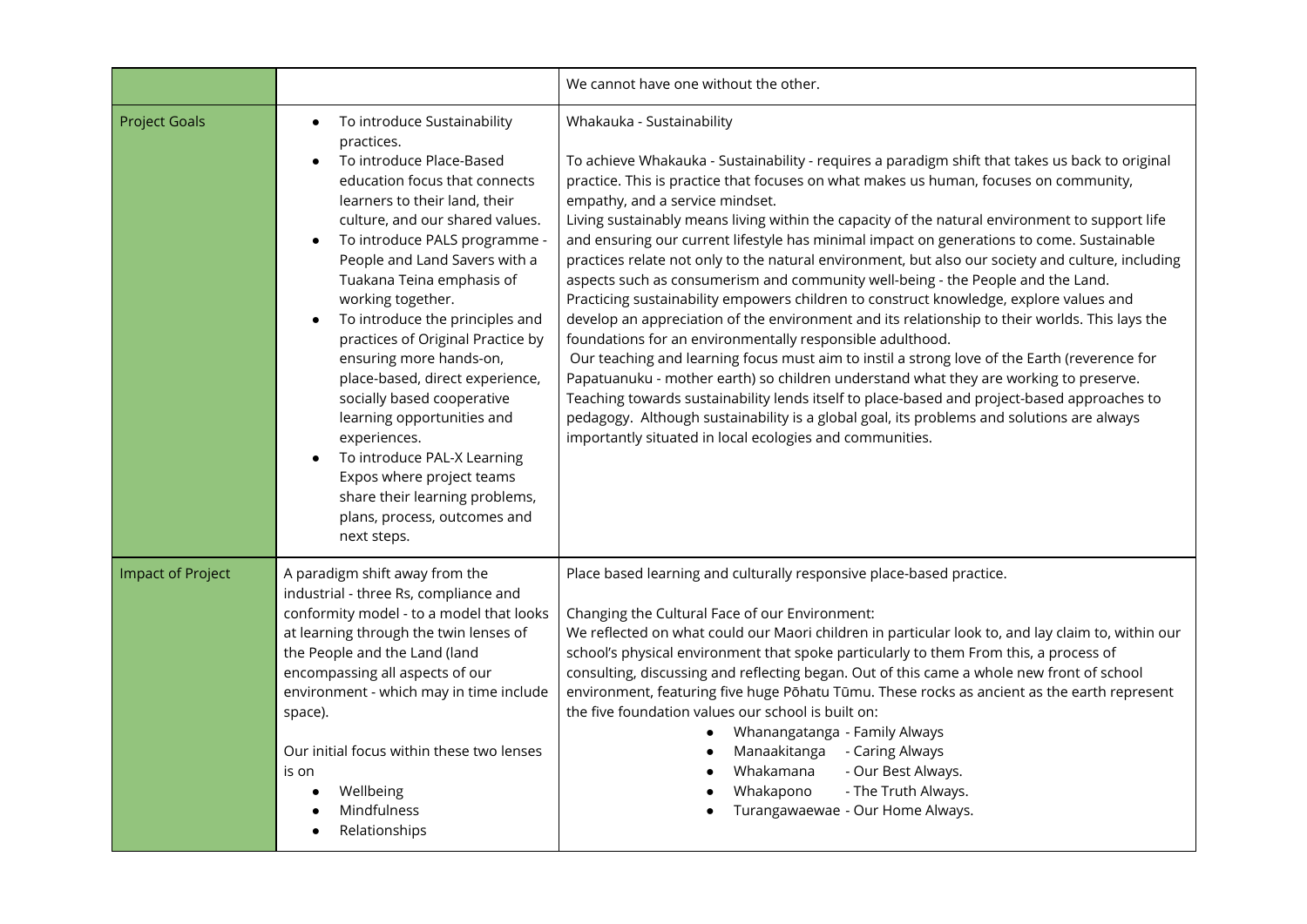| The only way The People and The Land<br>can survive and thrive is if we address<br>these foci before and above all else.<br>We address these foci through the<br>principles of<br>Social Emotional Learning<br>$\bullet$<br><b>Culturally Responsive Practice</b><br>Belonging<br>$\bullet$ | These five Pōhatu Tūmu are at the heart and core of everything we do now. At one end is<br>Whanaungatanga, at the other Turangawaewae. This represents the People and the Land -<br>encompassing the other three.<br>Every class, at the start of each year from now on will come out and sit on and among the rocks<br>and hear the story of each one.<br>As we share and celebrate this sanctuary, we emphasise the universal nature of the values<br>represented here. We share - and invite our children to share - how these stones connect to<br>their culture, their stories, their values.<br>One of those core values is Manaakitanga                                                                                                                                                                                                                                                                                                                                                             |
|---------------------------------------------------------------------------------------------------------------------------------------------------------------------------------------------------------------------------------------------------------------------------------------------|------------------------------------------------------------------------------------------------------------------------------------------------------------------------------------------------------------------------------------------------------------------------------------------------------------------------------------------------------------------------------------------------------------------------------------------------------------------------------------------------------------------------------------------------------------------------------------------------------------------------------------------------------------------------------------------------------------------------------------------------------------------------------------------------------------------------------------------------------------------------------------------------------------------------------------------------------------------------------------------------------------|
| Culturally responsive practice includes<br>cultural locatedness, which means<br>teachers shifting (physically, mentally,<br>emotionally and professionally) learning,<br>teaching and practice into locations or                                                                            | Caring for ourselves, others and our land<br>$\bullet$<br>Kindness to ourselves, others and our land<br>We address kindness in many ways - through Bucket Filling, the Love in Love to Learn to Lead<br>and through our focus on Pay It Forwards for every class every year. We also focus on Empathy<br>and Service Leadership.                                                                                                                                                                                                                                                                                                                                                                                                                                                                                                                                                                                                                                                                           |
| spaces that are safe, comfortable that<br>culturally 'fit', and are receptive to the<br>learner.<br>Tapasā - Cultural competencies framework for<br>teachers of Pacific learners.<br>Ministry of Education - Te Tāhuhu o te<br>Mātauranga - 2018                                            | Our goal is to see Kindness become the Lingua Franca (meaning the language we all speak) of<br>WHS - something that we address and aspire to every day.<br>This focus on kindness is designed to ensure we are educating the whole child, and best<br>preparing them to be caring, contributing, connected citizens. Such qualities will be of<br>increasing value and importance as robots and AI take take over more and more traditional<br>jobs and workforce tasks. This also offers the opportunity to ensure collaborative learning<br>focused solutions to improve teaching and learning practice.<br>Each class chooses their own 'Pay It Forward' project each year. This is an opportunity for<br>children to get together and research needs in their school, community or even wider world.<br>They select the need to address and draw up an action plan to achieve it. In many cases, this is<br>a complex endeavour involving all manner of communication, planning, organising and doing. |
| Kindness is regarded as one of the most<br>important things we can teach our<br>children if we are to bring about change<br>in our world. Prime Minister Adern made<br>this one of her key points at her address<br>to the United Nations in 2018.                                          | "I want the government  to bring kindness back'. (2017) - Prime Minister Adern on Checkpoint with<br>John Campbell.<br>Prime Minister Adern in her address to the UN in 2018 - "In the Māori language there is a word<br>that captures the importance of that role - Kaitiakitanga. It means guardianship. The idea that<br>we have been entrusted with our environment, and we have a duty of care. For us, that has<br>meant taking action to address degradation, like setting standards to make our rivers<br>swimmable, reducing waste and phasing out single-use plastic bags, right through to<br>eradicating predators and protecting our biodiversity.<br>The race to grow our economies and increase wealth makes us all the poorer if it comes at the                                                                                                                                                                                                                                           |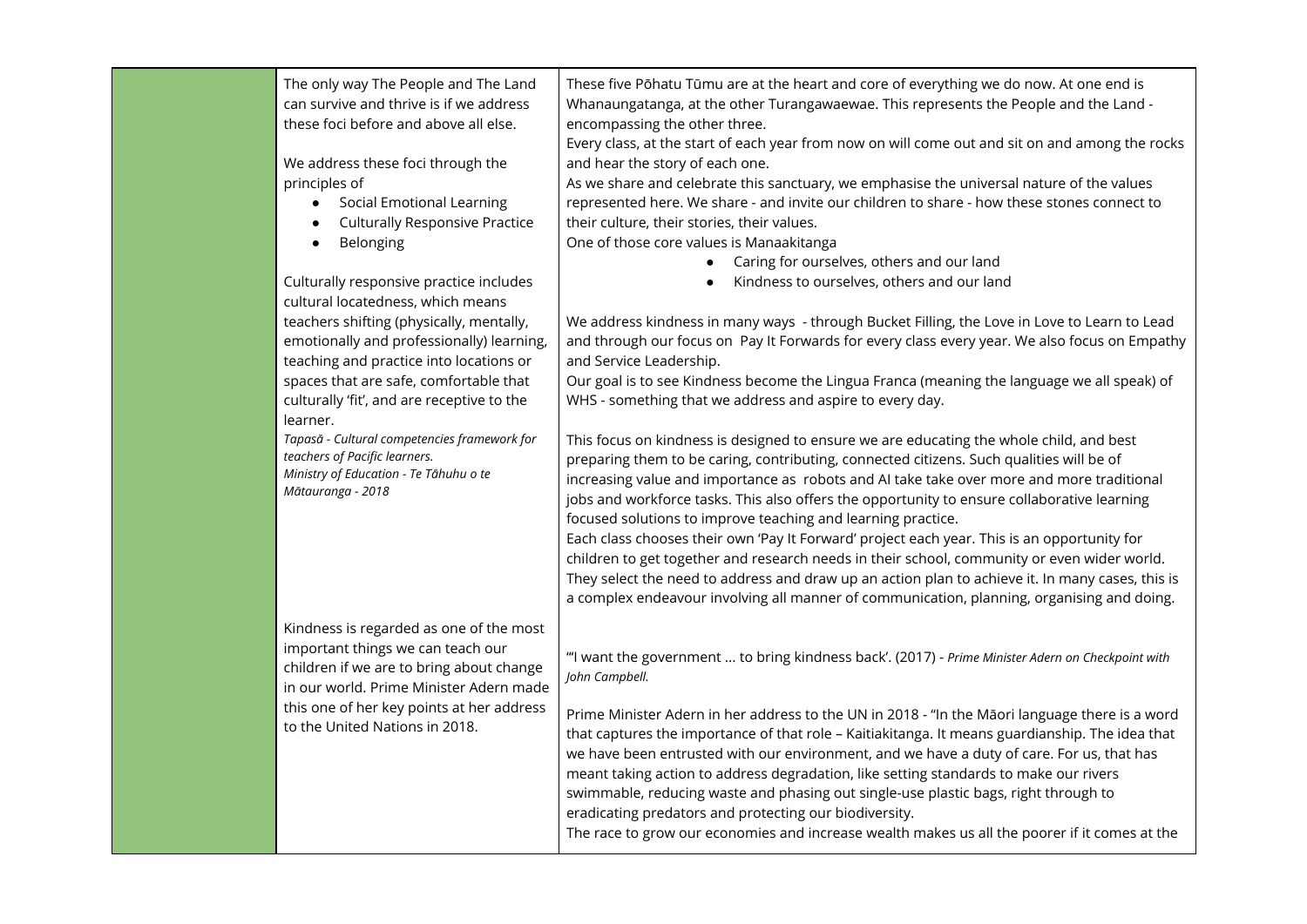|                             |                                                                                                                                                                                                                                                                                                                                                                                                                                    | cost of our environment.<br>Perhaps then it is time to step back from the chaos and ask what we want If I could distil it<br>down into one concept that we are pursuing in New Zealand it is simple and it is this. Kindness.<br>In the face of isolationism, protectionism, racism - the simple concept of looking outwardly and<br>beyond ourselves, of kindness and collectivism.<br>New Zealand remains committed to  being pragmatic, empathetic, strong and kind."<br>Ardern, J., Braae, Beard, & Chapman. (2018). Kindness and kaitiakitanga: Jacinda Ardern addresses the UN. The<br>Spinoff. Retrieved 29 April 2019, from<br>https://thespinoff.co.nz/politics/28-09-2018/kindness-and-kaitiakitanga-jacinda-ardern-addresses-the-un/<br>Our Prime Minister's message was widely received as being exceptionally important.<br>We therefore should all care.                                                                                                                                                                                                                                                                                                                                                                                                                                                                                                                                                                                                                                            |
|-----------------------------|------------------------------------------------------------------------------------------------------------------------------------------------------------------------------------------------------------------------------------------------------------------------------------------------------------------------------------------------------------------------------------------------------------------------------------|-------------------------------------------------------------------------------------------------------------------------------------------------------------------------------------------------------------------------------------------------------------------------------------------------------------------------------------------------------------------------------------------------------------------------------------------------------------------------------------------------------------------------------------------------------------------------------------------------------------------------------------------------------------------------------------------------------------------------------------------------------------------------------------------------------------------------------------------------------------------------------------------------------------------------------------------------------------------------------------------------------------------------------------------------------------------------------------------------------------------------------------------------------------------------------------------------------------------------------------------------------------------------------------------------------------------------------------------------------------------------------------------------------------------------------------------------------------------------------------------------------------------|
| <b>Project Deliverables</b> | A change in Mindset, Language, Daily<br>Habits and Practices.<br>A more sustainable<br>environment for the people and<br>the land.<br>Kindness is the Lingua Franca of<br>our school.<br>Pay It Forward Projects<br>completed by every class.<br>PALS and PAL-X programme<br>$\bullet$<br>operating successfully - based in<br>our senior school but with<br>Tuakana Teina approach to<br>include and involve younger<br>children. | The wellbeing of our people and our environment is a priority for all members of our learning<br>community. That priority is evident in our daily actions and activities<br>Recycling food scraps<br>$\bullet$<br>Recycling paper<br>$\bullet$<br>Longopac smart bags<br>$\bullet$<br>Worm farm<br>$\bullet$<br>Enviro-garden<br>$\bullet$<br><b>PALS Projects</b><br>$\bullet$<br>Kindness is the Lingua Franca of our school<br>$\bullet$<br>Awareness raised through sharing on web, at Whanau Time, in newsletter and<br>$\bullet$<br>particularly through PAL-X Expos.<br>Kindness is evident in words and actions<br>Kindness to self<br>$\bullet$<br>Kindness to others<br>$\bullet$<br>Kindness to our world<br>$\bullet$<br>Evident in Pay It Forward projects and the wairua of our school<br>$\bullet$<br>Visitors are welcomed<br>$\bullet$<br>Hugs are the norm<br>$\bullet$<br>Everyone in our school receives a hand-delivered card on their birthday<br>$\bullet$<br>Children are happy and proud<br>$\bullet$<br>Children and community are connected to and with our school<br>$\bullet$<br>New parents receive a full welcome from principal and have our cultural ways,<br>$\bullet$<br>practices and principles explained<br>Our Pōhatu Tūmu are the foundation for our school Vision, Mission and Values<br>$\bullet$<br>Our Pōhatu Tūmu are the basis on which our Strategic Plan is built<br>We have our own new Western Heights Waiata based on our Vision, Mission, Values<br>$\bullet$ |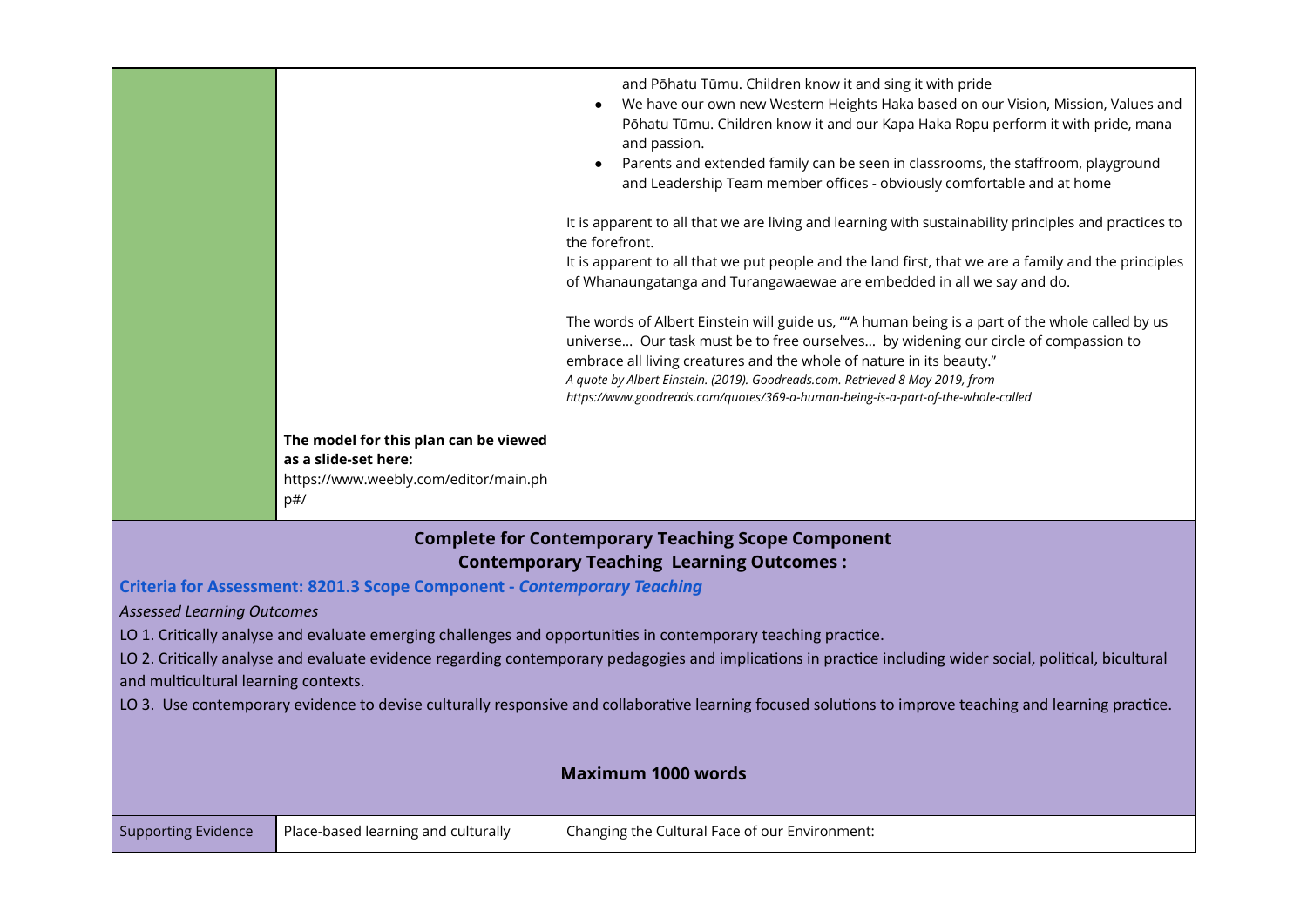| Contemporary<br>Teaching | responsive place-based practice. | As addressed in my previous assignment, Culturally Responsive Practice 8201.2, following a<br>reflection on what could our Maori children in particular, look to and lay claim to within our<br>school's physical environment that spoke particularly to them, a process of consulting,<br>discussing and reflecting began. Out of this came a whole new front of school environment,<br>featuring five huge Pōhatu Tūmu. These rocks as ancient as the earth represent the five<br>foundation values our school is built on:<br>Whanangatanga - Family Always<br>Manaakitanga - Caring Always<br>Whakamana<br>- Our Best Always.<br>- The Truth Always.<br>Whakapono<br>Turangawaewae - Our Home Always.                                                                                                                                                                                                                                                                                                                                                                                                                        |
|--------------------------|----------------------------------|----------------------------------------------------------------------------------------------------------------------------------------------------------------------------------------------------------------------------------------------------------------------------------------------------------------------------------------------------------------------------------------------------------------------------------------------------------------------------------------------------------------------------------------------------------------------------------------------------------------------------------------------------------------------------------------------------------------------------------------------------------------------------------------------------------------------------------------------------------------------------------------------------------------------------------------------------------------------------------------------------------------------------------------------------------------------------------------------------------------------------------|
|                          |                                  | These five Pōhatu Tūmu are at the heart and core of everything we do now. At one end is<br>Whanaungatanga, at the other Turangawaewae. This represents the People and the Land -<br>encompassing the other three.<br>Every class, at the start of each year, comes out and sits on and among the rocks and hears the<br>story of each one.<br>As we share and celebrate this sanctuary, we emphasise the universal nature of the values<br>represented here. We share - and invite our children to share - how these stones connect to<br>their culture, their stories, their values.<br>One of those core values is Manaakitanga<br>Caring for ourselves, others and our land<br>Kindness to ourselves, others and our land<br>$\bullet$<br>We address kindness in many ways - through Bucket Filling, the Love in Love to Learn to Lead<br>and through our focus on Pay It Forwards for every class every year. We also focus on Empathy<br>and Service Leadership.<br>Our goal is to see Kindness become the Lingua Franca (meaning the language we all speak) of<br>WHS - something that we address and aspire to every day. |
|                          |                                  | This focus on kindness is designed to ensure we are educating the whole child, and best<br>preparing them to be caring, contributing, connected citizens. Such qualities will be of<br>increasing value and importance as robots and AI take over more and more traditional jobs and<br>workforce tasks. This also offers the opportunity to ensure collaborative learning focused<br>solutions to improve teaching and learning practice.                                                                                                                                                                                                                                                                                                                                                                                                                                                                                                                                                                                                                                                                                       |
|                          |                                  | Each class chooses their own 'Pay It Forward' project each year. This is an opportunity for<br>children to get together and research needs in their school, community or even the wider<br>world.                                                                                                                                                                                                                                                                                                                                                                                                                                                                                                                                                                                                                                                                                                                                                                                                                                                                                                                                |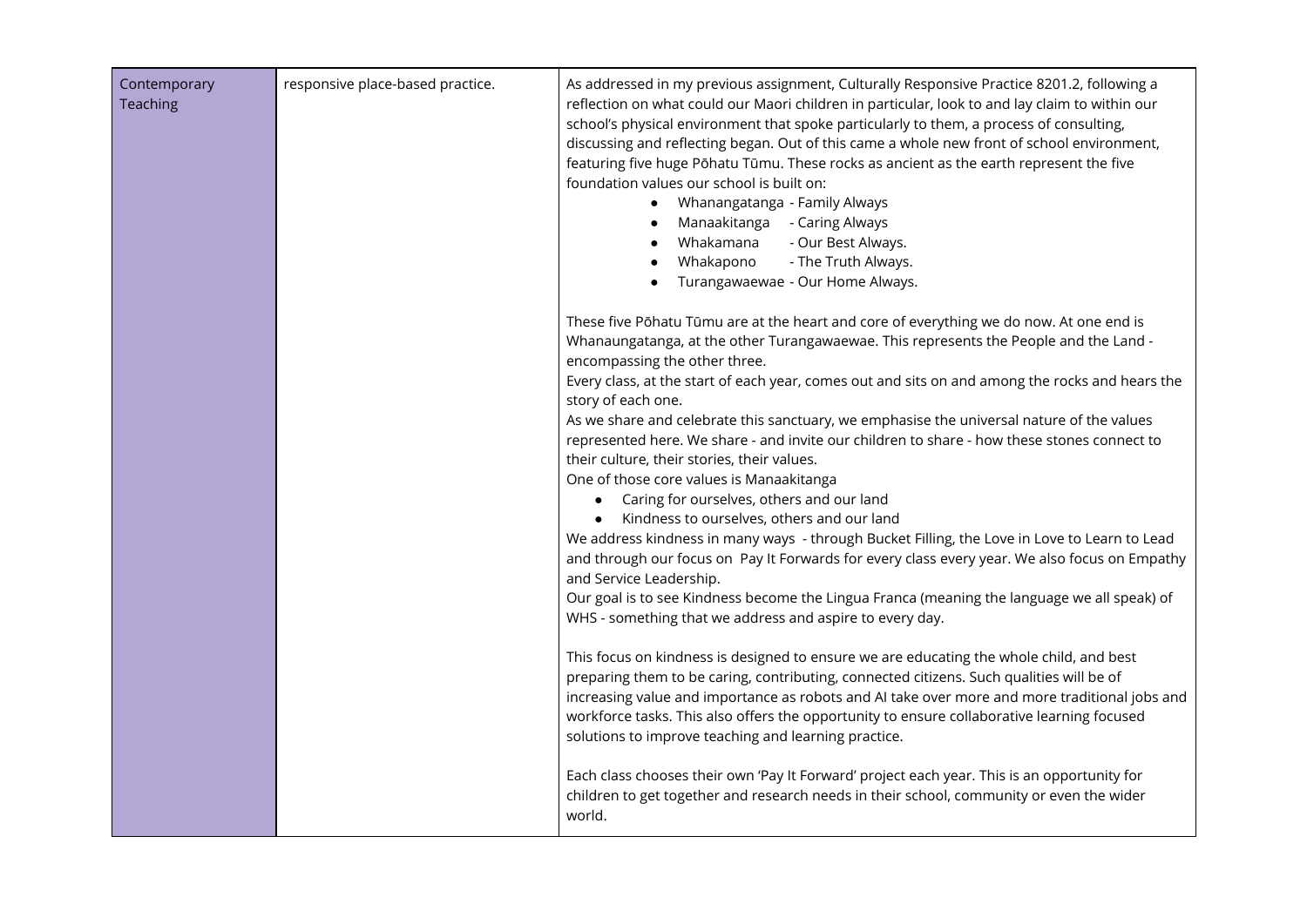|                                       | They select the need to address and draw up an action plan to achieve it. In many cases, this is<br>a complex endeavour involving all manner of communication, planning, organising and doing.<br>The satisfaction and pride our children experience is greater than anything a typical social<br>studies lesson could achieve.<br>We focus on |
|---------------------------------------|------------------------------------------------------------------------------------------------------------------------------------------------------------------------------------------------------------------------------------------------------------------------------------------------------------------------------------------------|
|                                       | People and the Land<br>$\bullet$                                                                                                                                                                                                                                                                                                               |
|                                       | Relationships                                                                                                                                                                                                                                                                                                                                  |
|                                       | Whanaungatanga - the culture of familiness                                                                                                                                                                                                                                                                                                     |
|                                       | Kindness                                                                                                                                                                                                                                                                                                                                       |
|                                       | <b>Bucket filling</b><br>Tuakana Teina practices                                                                                                                                                                                                                                                                                               |
|                                       | <b>Buddy Classes</b>                                                                                                                                                                                                                                                                                                                           |
|                                       | Pay It Forward                                                                                                                                                                                                                                                                                                                                 |
|                                       | Place-based learning                                                                                                                                                                                                                                                                                                                           |
|                                       | Play-based learning                                                                                                                                                                                                                                                                                                                            |
|                                       | Culturally responsive practice<br>Reverencing Papatuanuku                                                                                                                                                                                                                                                                                      |
|                                       | Zero Heroes achieving Zero Waste                                                                                                                                                                                                                                                                                                               |
|                                       |                                                                                                                                                                                                                                                                                                                                                |
|                                       | All these and many more can be encapsulated in the concept and acronym PALS - People And                                                                                                                                                                                                                                                       |
|                                       | <b>Land Savers</b>                                                                                                                                                                                                                                                                                                                             |
| Pulling these many strands together - | Pulling these many strands together - PALS - People And Land Savers:                                                                                                                                                                                                                                                                           |
| <b>PALS</b>                           | Our children will become PALS. Younger children will pair up with older PALS and together they                                                                                                                                                                                                                                                 |
|                                       | will focus on projects that achieve all of the above goals.                                                                                                                                                                                                                                                                                    |
|                                       | Older PALS will work on PALS Projects focused on a People or Land Problem to solve.                                                                                                                                                                                                                                                            |
|                                       | The process will focus on a 3P Process                                                                                                                                                                                                                                                                                                         |
|                                       | Problem Identification<br>$\bullet$                                                                                                                                                                                                                                                                                                            |
|                                       | Possibilities<br>$\bullet$<br>Plan of Action<br>$\bullet$                                                                                                                                                                                                                                                                                      |
|                                       | These will lead into Pay It Forward Projects which in turn lead into PALS Expos - PAL-X - where                                                                                                                                                                                                                                                |
|                                       | they share the process, the learning, the outcomes, the Pay It Forward and the Pushing On                                                                                                                                                                                                                                                      |
|                                       | (next steps, where to next etc).                                                                                                                                                                                                                                                                                                               |
| <b>Contemporary Teaching Practice</b> | <b>Contemporary Teaching Practice:</b>                                                                                                                                                                                                                                                                                                         |
|                                       | Our focus on the People and the Land requires we focus on on Well-being, Mindfulness and                                                                                                                                                                                                                                                       |
|                                       |                                                                                                                                                                                                                                                                                                                                                |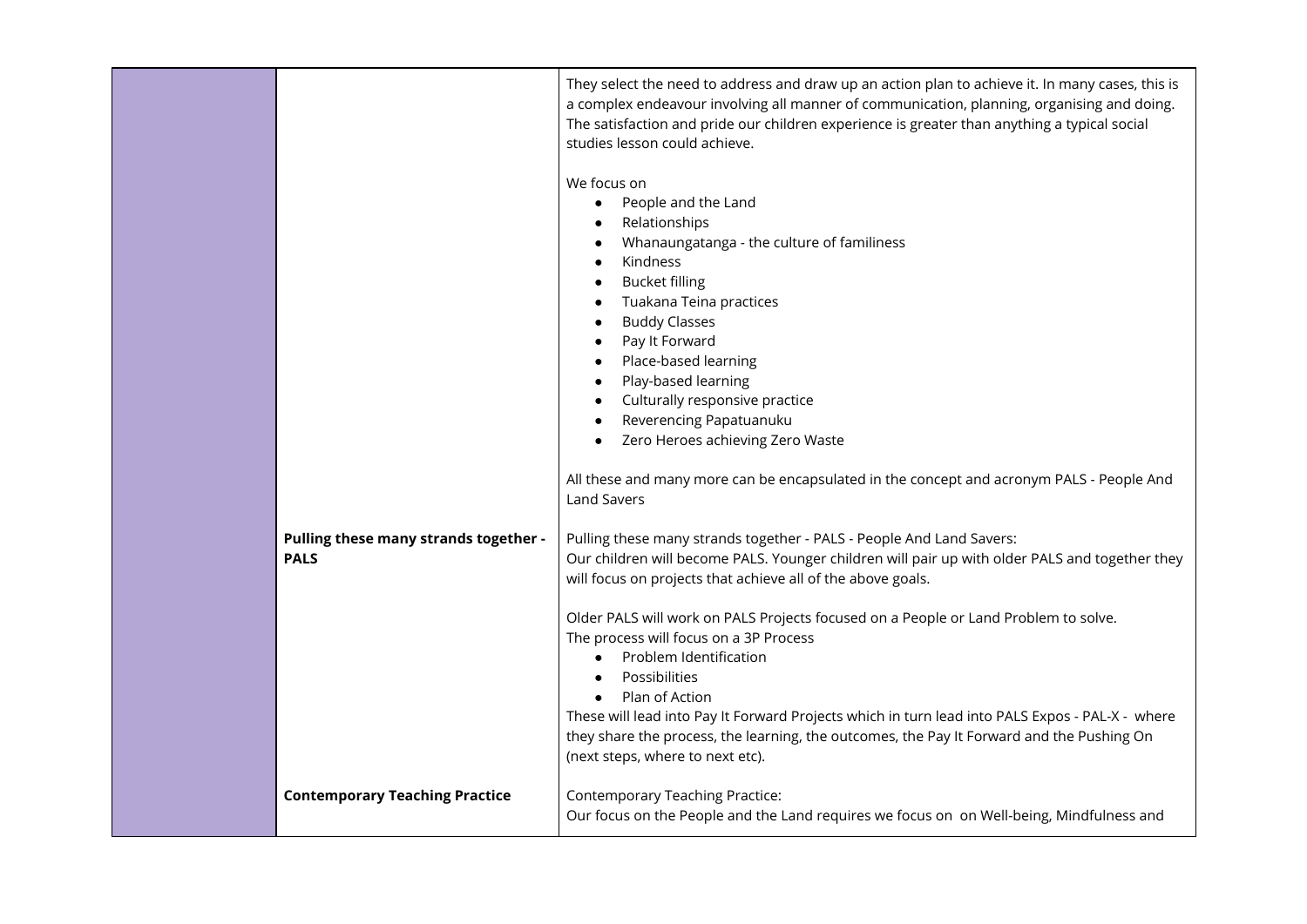|  | Relationships. This was addressed by Russell Bishop, "It is not child-centred education it is<br>relationship-based education, relationship-centred education, and it's culturally responsive but<br>is also based upon the notion of relationships being paramount to the educational<br>performance. We term it caring and learning relationships. Not just fluffy nice. A serious<br>business Education. It's about caring for people, caring that they learn and it's about creating<br>learning relationships to ensure they are able to learn. We term it culturally responsive<br>pedagogy of relations".<br>Russell Bishop - "What makes the difference for Maori students".<br>(2019). Edtalks.org. Retrieved 1 May 2019, from<br>https://edtalks.org/#/video/culturally-responsive-pedagogy-relations<br>For the learning Vision to become reality, we need teachers with the necessary qualities,<br>characteristics and approaches to make this happen.<br>We will therefore work collaboratively to introduce a five Cs approach to teaching.<br>Coach<br>Co-constructor<br><b>Critical Friend</b><br>Change-catalyst<br>Caregiver |
|--|-------------------------------------------------------------------------------------------------------------------------------------------------------------------------------------------------------------------------------------------------------------------------------------------------------------------------------------------------------------------------------------------------------------------------------------------------------------------------------------------------------------------------------------------------------------------------------------------------------------------------------------------------------------------------------------------------------------------------------------------------------------------------------------------------------------------------------------------------------------------------------------------------------------------------------------------------------------------------------------------------------------------------------------------------------------------------------------------------------------------------------------------------|
|  | Coach<br>With a coaching approach, teachers move from giving advice or answers to their learners, to<br>creating awareness of what they want or need to know and helping them design actions to<br>achieve their learning goals. In effect, giving learners practice being creative.<br>The teacher becomes an inquirer, a question-asker, a curiosity fomenter. Coaching requires we<br>demonstrate curiosity about what is going on with those we are coaching.                                                                                                                                                                                                                                                                                                                                                                                                                                                                                                                                                                                                                                                                               |
|  | Co-constructor<br>This implies a partnership approach to learning - teacher as learning partner. This again<br>involves a shift from content emphasis, where the teacher is the disseminator of knowledge, to<br>process emphasis, where the teacher is a facilitator of learning though co-researching and<br>co-constructing knowledge with the learner.                                                                                                                                                                                                                                                                                                                                                                                                                                                                                                                                                                                                                                                                                                                                                                                      |
|  | <b>Critical Friend</b><br>A critical friend is a trusted person who asks provocative questions, provides data to be<br>examined through another lens, and offers critique of a person's work as a friend. A critical<br>friend takes the time to fully understand the context of the learning presented and the<br>outcomes that the learner or group is working toward. The friend is an advocate for the success                                                                                                                                                                                                                                                                                                                                                                                                                                                                                                                                                                                                                                                                                                                              |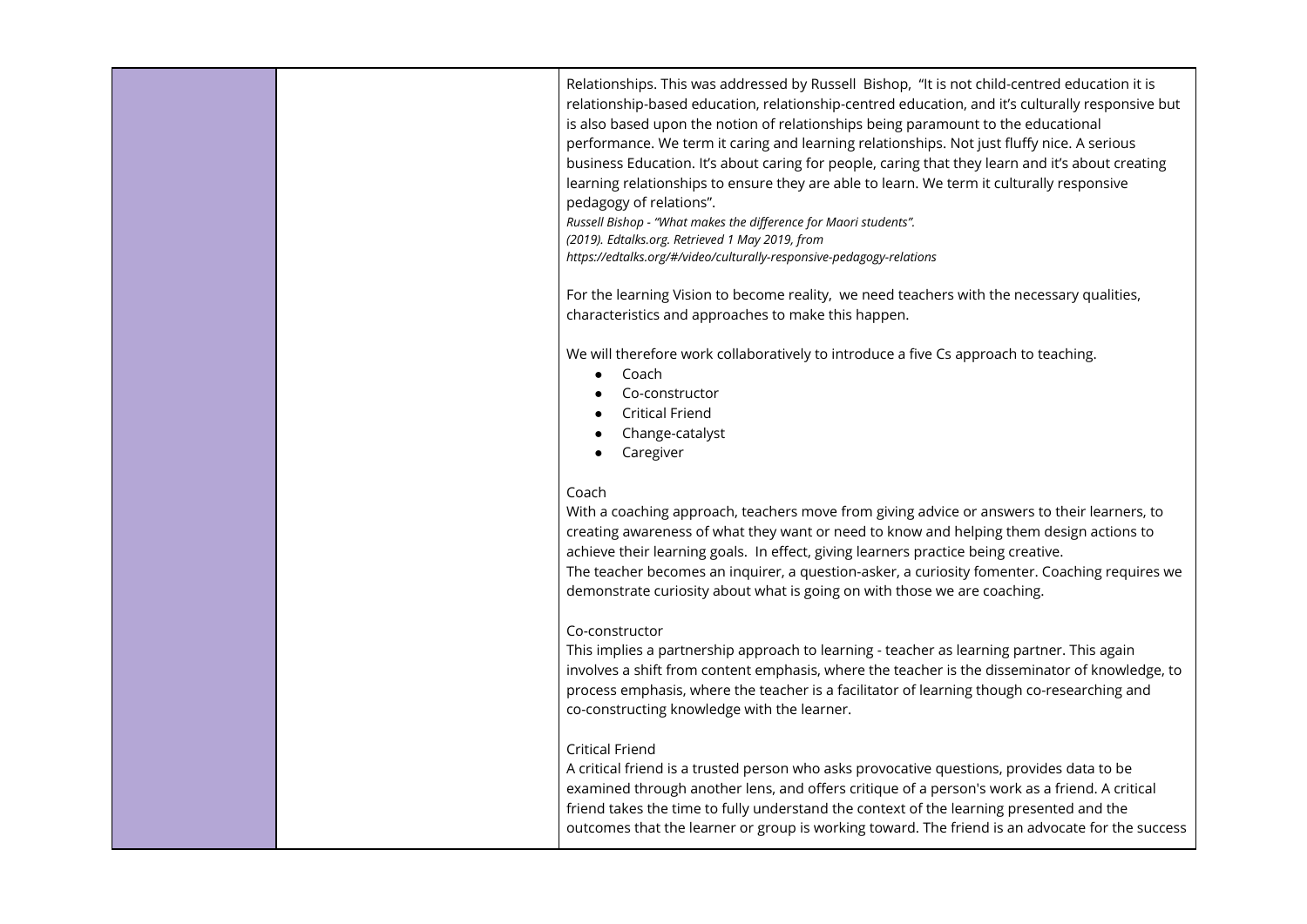|                                                                                                         |  | of that work.                                                                                                                                                                                                                                                                                                                                                                                                                                                                                                                                                                                                                                                                                                                                                                                                                                            |
|---------------------------------------------------------------------------------------------------------|--|----------------------------------------------------------------------------------------------------------------------------------------------------------------------------------------------------------------------------------------------------------------------------------------------------------------------------------------------------------------------------------------------------------------------------------------------------------------------------------------------------------------------------------------------------------------------------------------------------------------------------------------------------------------------------------------------------------------------------------------------------------------------------------------------------------------------------------------------------------|
|                                                                                                         |  | Change-catalyst<br>A teacher's role is to guide learners in their response to change and in their response readiness<br>for change. This requires the teacher take a P.L.A. - Positive Life Attitude - approach. Positive<br>believing converts positive thinking into positive action.<br>"The voyage of discovery is not in seeking new landscapes but in having new eyes." Marcel<br>Proust.<br>Marcel Proust Quotes. (n.d.). BrainyQuote.com. Retrieved May 8, 2019, from BrainyQuote.com Web site:<br>https://www.brainyquote.com/quotes/marcel_proust_137794<br>Our role as teachers is to help our learners have new eyes, have new ways of seeing,<br>understanding, making meaning, and making new knowledge.                                                                                                                                   |
|                                                                                                         |  | Caregiver<br>We are teachers and learners but before that we are parents<br>The Education Act has a Latin title, 'In Loco Parentis' - it means Parent In Place. It means once a<br>child comes into our care each day, they become our child. Our son, our daughter, our flesh<br>and blood.<br>As a staff we have reflected on what this means, and we revisit it constantly.<br>What does it mean to be a good parent:<br>Love Unconditionally<br>$\bullet$<br>Be Patient<br><b>Be Present</b><br>Be Fun<br>Expect the best - for and of your children<br>We teach from a place of love to inspire love in our learners - love for the People and the Land -<br>expressed as<br>Love for ourself<br>Love for others<br>Love for our world<br>Love is an active emotion, it requires a response, it involves action. We show our love by what<br>we do. |
| <b>Complete as well for Digital Fluency Scope Component</b><br><b>Digital Fluency Learning Outcomes</b> |  |                                                                                                                                                                                                                                                                                                                                                                                                                                                                                                                                                                                                                                                                                                                                                                                                                                                          |
| Criteria for Assessment: 8202.3 Scope Component - Digital Fluency                                       |  |                                                                                                                                                                                                                                                                                                                                                                                                                                                                                                                                                                                                                                                                                                                                                                                                                                                          |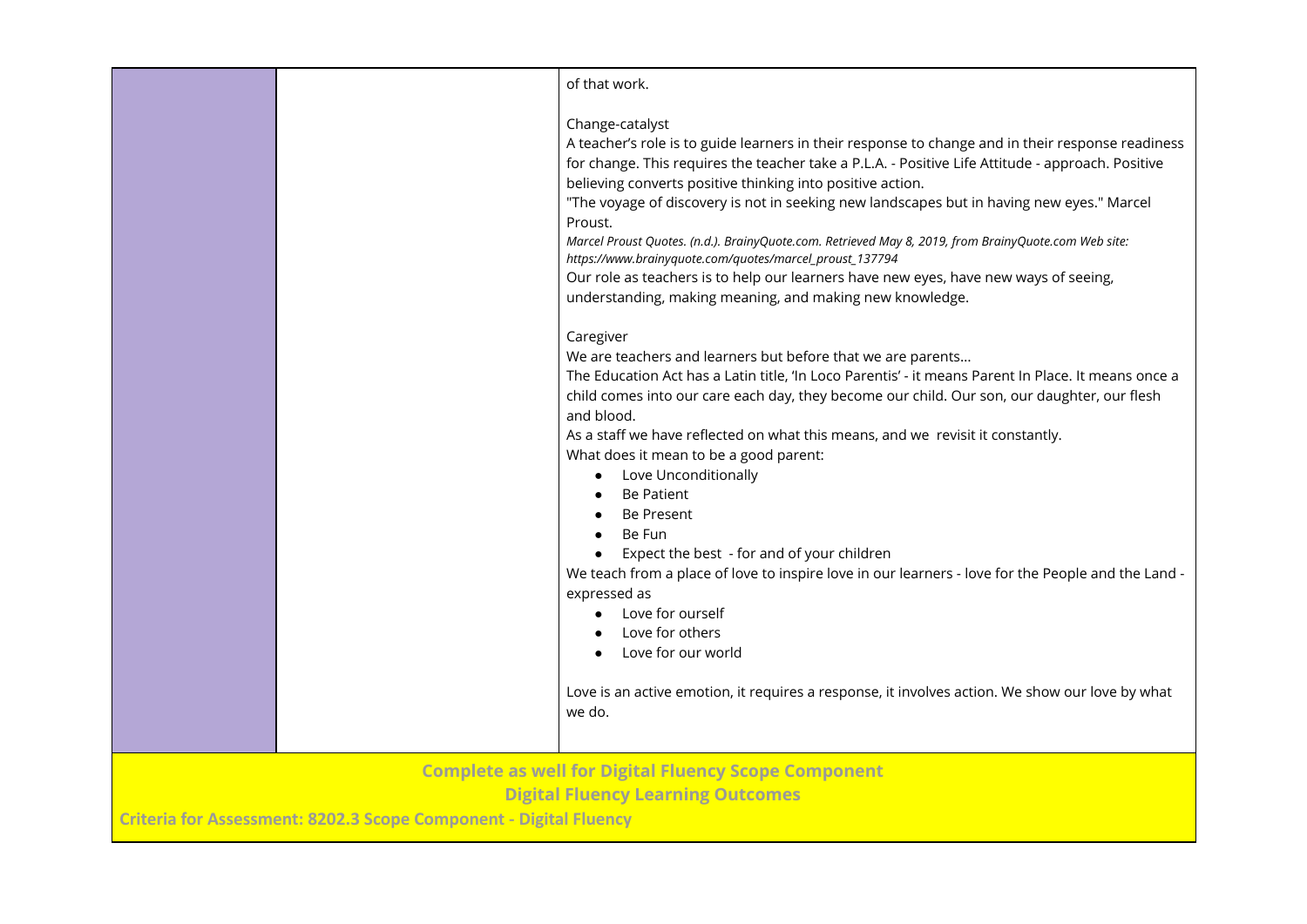*Assessed Learning Outcomes*

LO 1. Analyse and evaluate critical information regarding new, emerging and disruptive technologies, and their impact on contemporary learning environments.

LO 2. Critically evaluate the adoption and impact of new, emerging and disruptive technologies in teaching and learning practice in contemporary education through leadership and collaboration.

LO 3. Critically analyse and evaluate knowledge and capabilities of digital fluency and the implications for teaching and learning practice in contemporary education through culturally responsive leadership and collaboration.

|                                                                                                                                                                                                                                                      |                                                                                                                                                                                                                                                                                          | <b>Maximum 1000 words</b> |
|------------------------------------------------------------------------------------------------------------------------------------------------------------------------------------------------------------------------------------------------------|------------------------------------------------------------------------------------------------------------------------------------------------------------------------------------------------------------------------------------------------------------------------------------------|---------------------------|
| <b>Supporting Evidence</b><br><b>Digital Fluency</b>                                                                                                                                                                                                 | Provide evidence that supports your<br>project, regarding Digital Fluency and<br>how you are going to use/implement<br>your knowledge and capabilities around<br>emerging digital technologies and digital<br>fluency to inform your Practice-based<br>Change Project and your practice. |                           |
|                                                                                                                                                                                                                                                      | What elements of leadership and<br>collaboration in the adoption and impact<br>of Digital technologies do you need to<br>incorporate in your Practice-based<br>Change Project and why?<br>How are these informed by Culturally<br>Responsive Practice?                                   |                           |
| <b>Complete as well for Collaboration in Practice Scope Component</b><br><b>Collaboration in Practice Learning Outcomes</b><br>Criteria for Assessment: 8204.3 Scope Component - Collaboration in Practice                                           |                                                                                                                                                                                                                                                                                          |                           |
| <b>Assessed Learning Outcomes</b><br>LO 1. Collaborate in a range of professional environments to critically evaluate evidence and practice, and through inquiry improve teaching and learning in the context of<br>contemporary education practice. |                                                                                                                                                                                                                                                                                          |                           |
| LO 2. Critically evaluate and reflect on the implementation and impact of collaborative practice on teaching and learning including digital fluencies, taking into account                                                                           |                                                                                                                                                                                                                                                                                          |                           |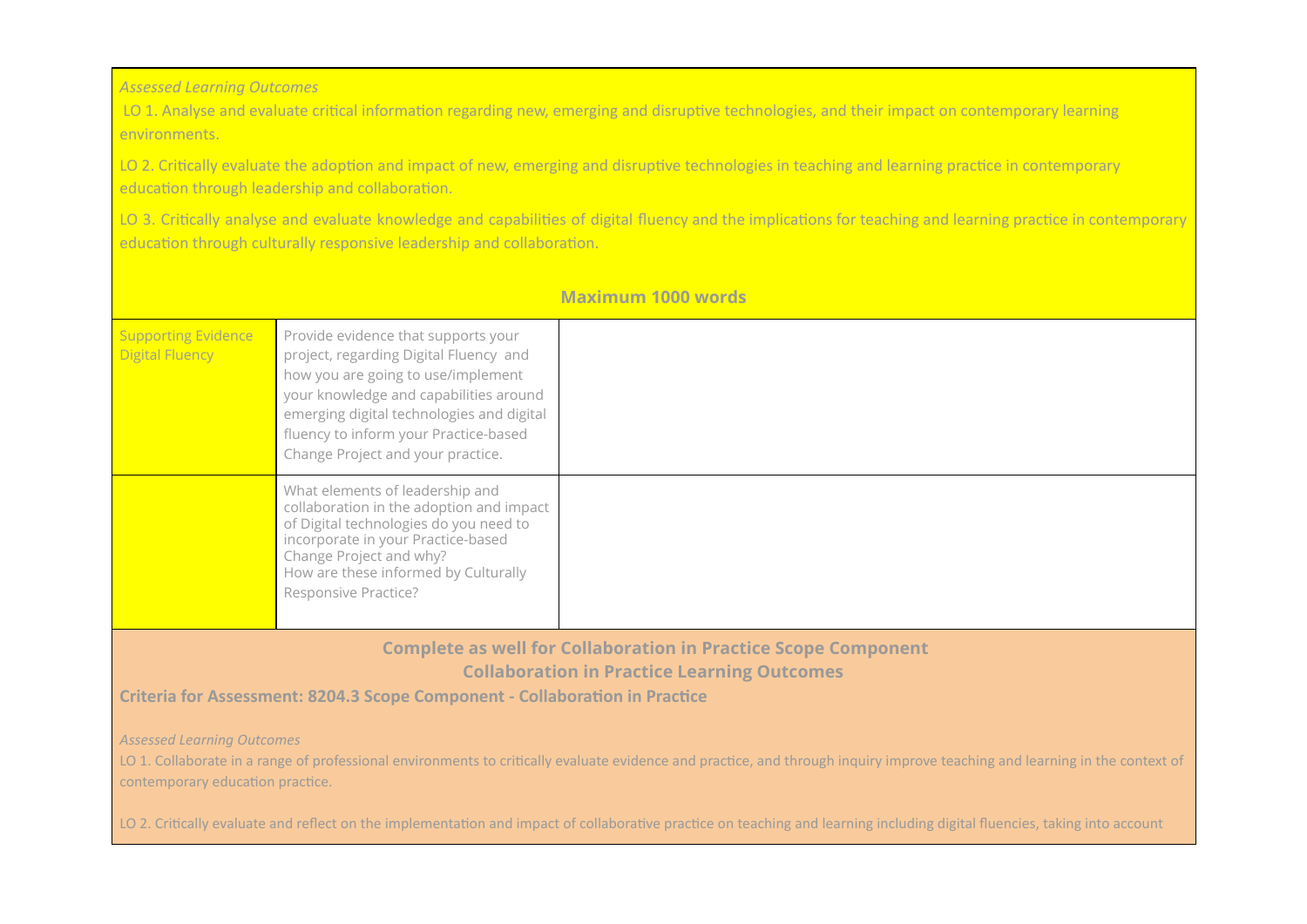| diverse learners and a range of learning environments.                                                                                                            |                                                                                                                                                                                                                                                                                                                                                                                                                                                                                 |                           |
|-------------------------------------------------------------------------------------------------------------------------------------------------------------------|---------------------------------------------------------------------------------------------------------------------------------------------------------------------------------------------------------------------------------------------------------------------------------------------------------------------------------------------------------------------------------------------------------------------------------------------------------------------------------|---------------------------|
| LO 3. Critically evaluate the importance of leadership to initiate, support and improve collaborative practice in the context of contemporary education practice. |                                                                                                                                                                                                                                                                                                                                                                                                                                                                                 |                           |
|                                                                                                                                                                   |                                                                                                                                                                                                                                                                                                                                                                                                                                                                                 | <b>Maximum 1300 words</b> |
| <b>Supporting Evidence</b><br>Collaboration in<br>Practice                                                                                                        | Provide evidence that supports your<br>project, regarding Collaboration in<br>Practice. What do you need to consider<br>when leading and implementing<br>collaboration in culturally and<br>professionally diverse settings?                                                                                                                                                                                                                                                    |                           |
| Stakeholder Groups                                                                                                                                                | Who are the stakeholders directly<br>involved in the project?<br>Who are the stakeholders who are not<br>involved, but are interested parties?<br>What are you going to do to ensure the<br>needs of the stakeholders are met?<br>How have the stakeholders informed<br>your thinking?                                                                                                                                                                                          |                           |
| <b>Collaboration Plan</b>                                                                                                                                         | How will your Project Group support you<br>in the project that you lead and the<br>project or projects that you collaborate<br>on?<br>When will you meet with your Project<br>Group?<br>What agile processes will you use to<br>enable effective collaboration?<br>How will you ensure that you are<br>meeting the requirements of your<br>Learning?<br>How will you support your Project Group<br>to meet their learning Outcomes?<br>What will your role be, and how will you |                           |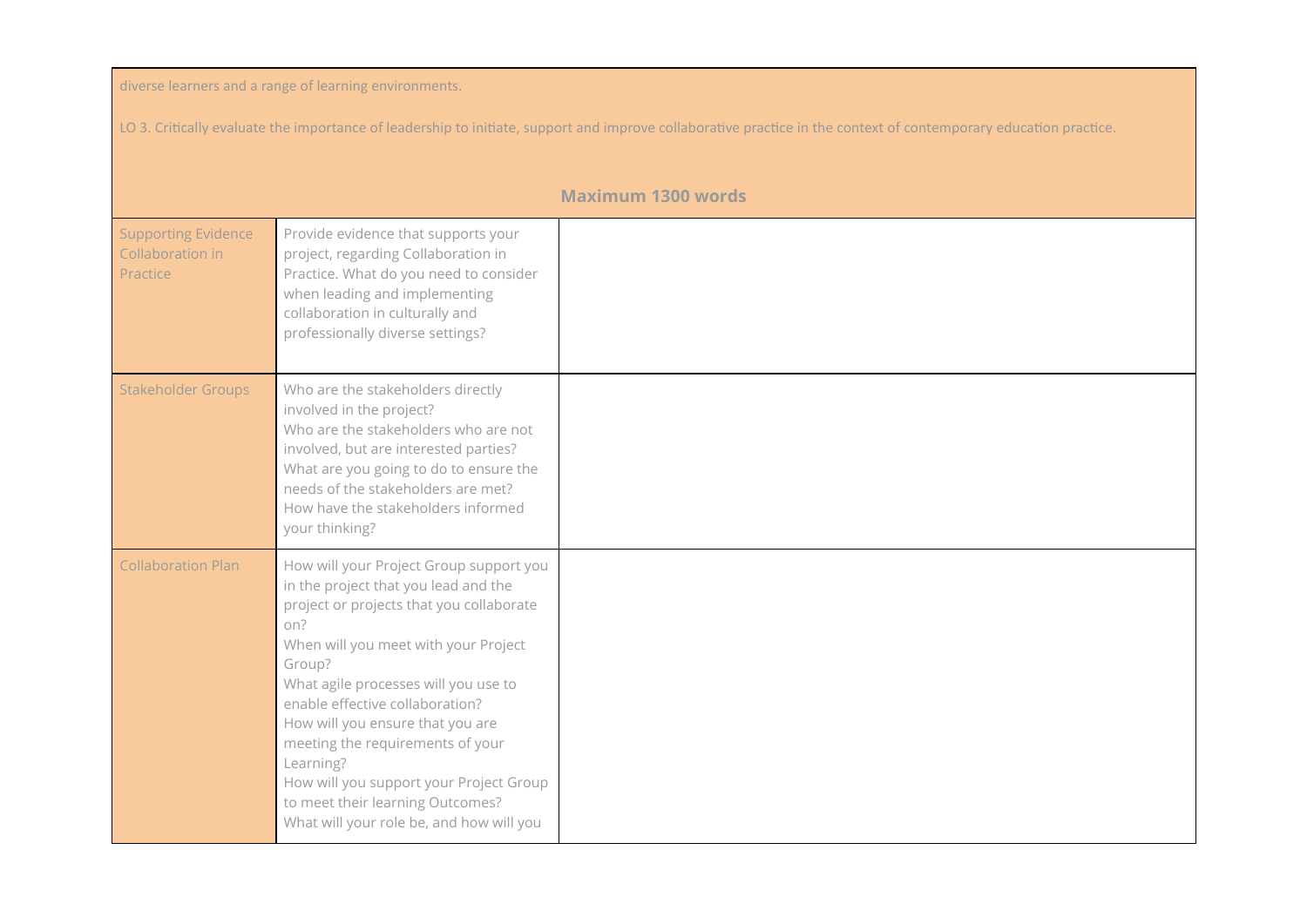|                                                                                                                                                                                                                                                                                                                                                                                                                                                                                                                                                                                                                                                                                                                                                                                                                                                                                                                            | lead and collaborate during the different<br>stages of the project?                                                                                                                                                                                                                                                                                                                       |  |  |  |
|----------------------------------------------------------------------------------------------------------------------------------------------------------------------------------------------------------------------------------------------------------------------------------------------------------------------------------------------------------------------------------------------------------------------------------------------------------------------------------------------------------------------------------------------------------------------------------------------------------------------------------------------------------------------------------------------------------------------------------------------------------------------------------------------------------------------------------------------------------------------------------------------------------------------------|-------------------------------------------------------------------------------------------------------------------------------------------------------------------------------------------------------------------------------------------------------------------------------------------------------------------------------------------------------------------------------------------|--|--|--|
| <b>Complete for Leadership in Practice Project Scope 8203.1</b><br><b>Maximum 2000 words</b>                                                                                                                                                                                                                                                                                                                                                                                                                                                                                                                                                                                                                                                                                                                                                                                                                               |                                                                                                                                                                                                                                                                                                                                                                                           |  |  |  |
| <b>Leadership in Practice MLED8203 Learning Outcomes</b><br>1. Through evidence-based inquiry, critically evaluate collaborative leadership approaches that support sustainable change to teaching practice, effective<br>learning in contemporary education and wider social and cultural environments.<br>2. Critically evaluate contemporary evidence and leadership models to support professional development in contemporary education.<br>3. Develop and communicate contemporary culturally responsive solutions to authentic problems of practice across interdisciplinary teams and wider<br>education contexts through effective practice-based leadership.<br>4. Critically evaluate research and evidence regarding effective leadership and collaborative practice through the development of interpersonal skills and<br>knowledge, essential for effective coaching and mentoring in educational contexts. |                                                                                                                                                                                                                                                                                                                                                                                           |  |  |  |
| <b>Action Plan</b>                                                                                                                                                                                                                                                                                                                                                                                                                                                                                                                                                                                                                                                                                                                                                                                                                                                                                                         | Detailed plan outlining actions,<br>requirements, stakeholders, key<br>performance indicators, timeline,<br>milestones, required resources.<br>This should be key points, succinct and a<br>suitable framework for you to use when<br>implementing your project.                                                                                                                          |  |  |  |
| Leadership Approach                                                                                                                                                                                                                                                                                                                                                                                                                                                                                                                                                                                                                                                                                                                                                                                                                                                                                                        | Reflect on, and outline key thinking<br>around how you are going to lead the<br>project.<br>Include evidence regarding effective<br>leadership and change management.<br>Include elements of leadership and<br>followership, stakeholder and adoption<br>groups, communication.<br>How will your leadership of the project<br>enable you to meet the Learning<br>Outcomes of the MLED9200 |  |  |  |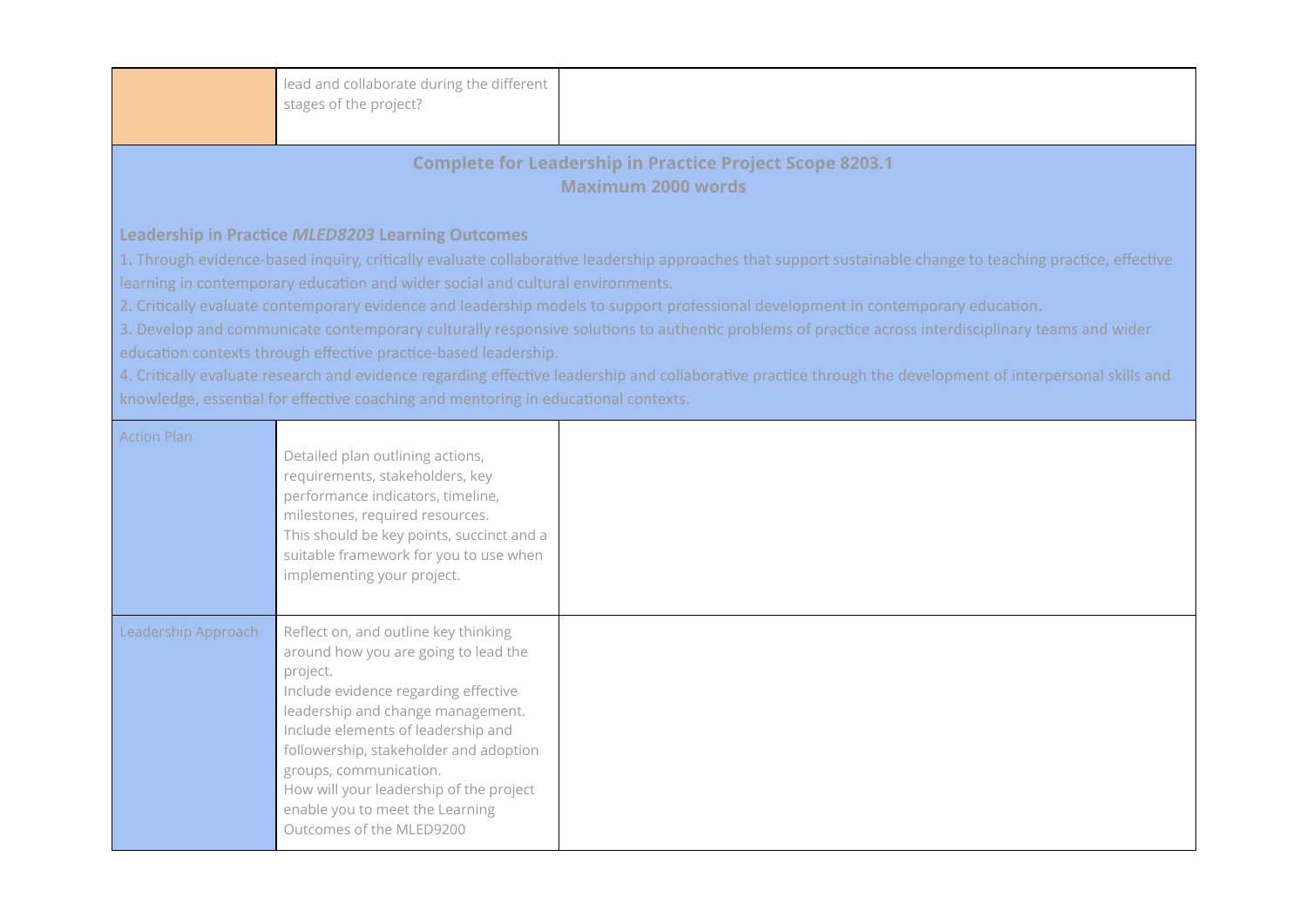|                                                            | Practice-Based Change Project course?                                                                                                                                                                                                                                                                                                                                                                                                                                                                                                                                                                                                                                                                    |  |
|------------------------------------------------------------|----------------------------------------------------------------------------------------------------------------------------------------------------------------------------------------------------------------------------------------------------------------------------------------------------------------------------------------------------------------------------------------------------------------------------------------------------------------------------------------------------------------------------------------------------------------------------------------------------------------------------------------------------------------------------------------------------------|--|
| Methodology & Data<br>Collection                           | What research methodology will you<br>use? How will that help you find out<br>what you want to know? What research<br>methods will you use?<br>What are you going to use to measure<br>the success of your project? What will<br>you record, collect, gather as evidence to<br>support the outcomes of the project?<br>When will you gather this data?<br>What will you do with the evidence and<br>how will you know that this evidence is<br>worthy of being collected? How do you<br>know it is reliable evidence/data?<br>How will you use data during the project<br>to influence the iterative development of<br>the project?<br>How will the data collected inform the<br>outcome of the project? |  |
| Ethics                                                     | Provide a statement indicating ethical<br>implications of the project.                                                                                                                                                                                                                                                                                                                                                                                                                                                                                                                                                                                                                                   |  |
| Key Performance<br>Indicators/ Milestones                  | What are the success criteria for the<br>project?<br>What are the milestones that will help<br>you to keep on track during the project<br>to meet your Key Performance<br>Indicators and your Project Goals?                                                                                                                                                                                                                                                                                                                                                                                                                                                                                             |  |
| Challenges/Obstacles/<br>Risks/Mitigations<br>/Feasibility | What challenges/obstacles etc do you<br>foresee? How will you address those?                                                                                                                                                                                                                                                                                                                                                                                                                                                                                                                                                                                                                             |  |
| Timeline                                                   | What happens when?                                                                                                                                                                                                                                                                                                                                                                                                                                                                                                                                                                                                                                                                                       |  |